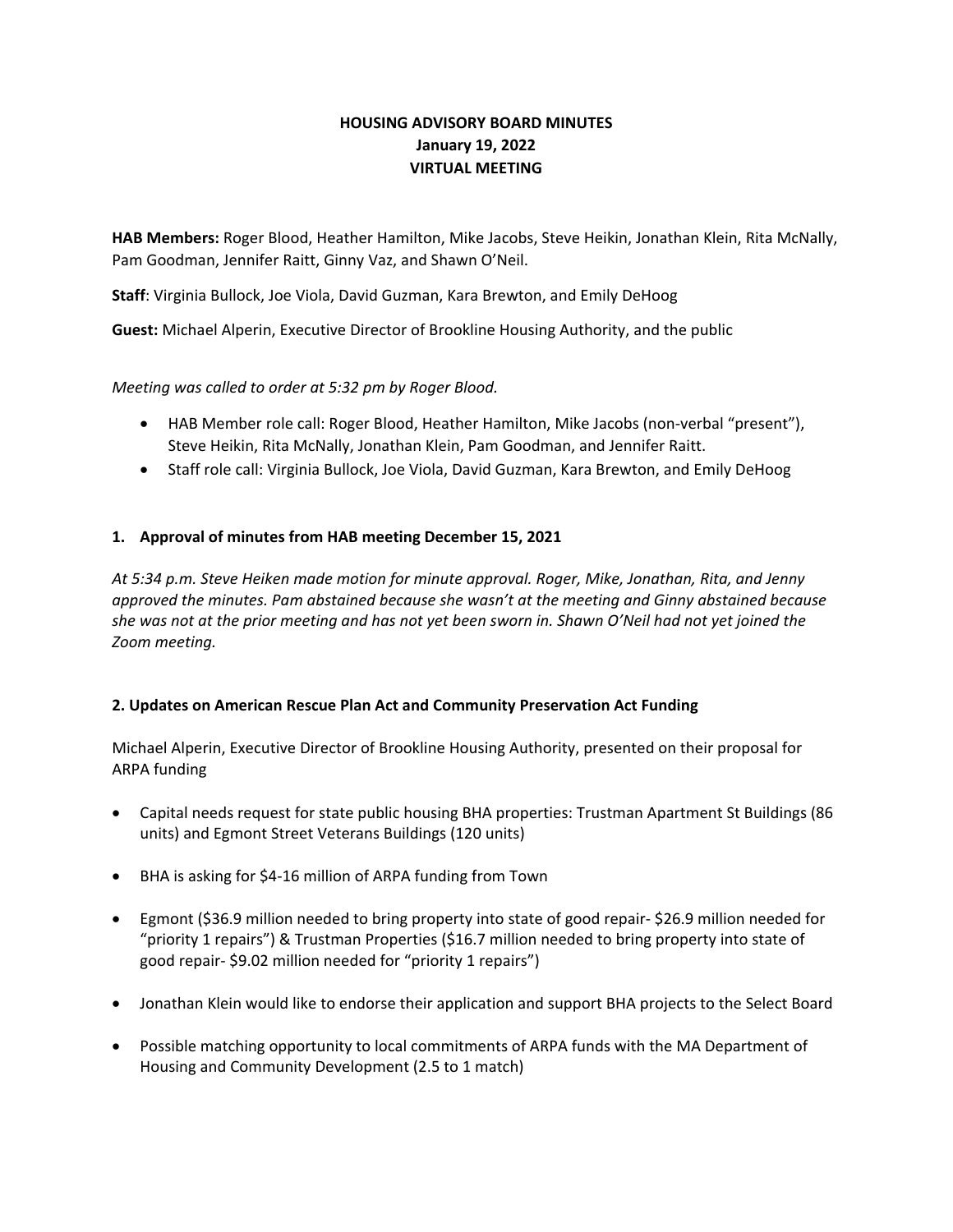- HAB members asked questions and expressed support
- Roger said that HAB will send final ask with multiple projects to the Select Board for ARPA funding

*At 5:56 p.m. Pam moved to enthusiastically support BHA's proposal for ARPA funds, Jonathan seconded. Roger, Heather, Mike, Steve, Ginny, Rita, Pam, and Shawn voted "yes".* 

- Joe Viola gave an overview of the Department of Planning and Community Development application for ARPA funding
- Over \$7 million was requested for ARPA funding from Brookline's Department of Planning and Community Development
	- o 108 Center Street (\$3.375 in ARPA),
	- o Kent Street (\$3.6 million in ARPA)
		- If 108 Center St gets ARPA funding, \$4.8 million of Housing Trust funds will be available for Kent St.
- ARPA funding would preserve Housing Trust funds to be used for other projects
- Mike asked about the status of Kent Street project. Joe explained they are trying to get a Letter of Intent. It is currently still in the Negotiating Committee which meets in executive session.

*At 6:06 p.m. Roger opened up the meeting for public questions.* 

- Deborah Brown asked to talk about a proposal for ARPA funding from the Brookline Improvement Coalition (BIC)
	- o Deborah talked about her support for BHA
	- o BIC is putting in a request for ARPA funds. Deborah asked to get on the agenda for HAB to talk about the request.

# **3. Massachusetts Bay Transportation Authority Communities (MBTA)– Review MA Department of Housing and Community Development Community (DHCD) Guidelines and Discussion**

Kara Brewton, Director of Brookline's Department of Planning and Community Development gave a presentation

- Kara gave an overview of existing conditions in Brookline versus what MBTA communities require
- Kara also gave next steps for compliance to be an MBTA community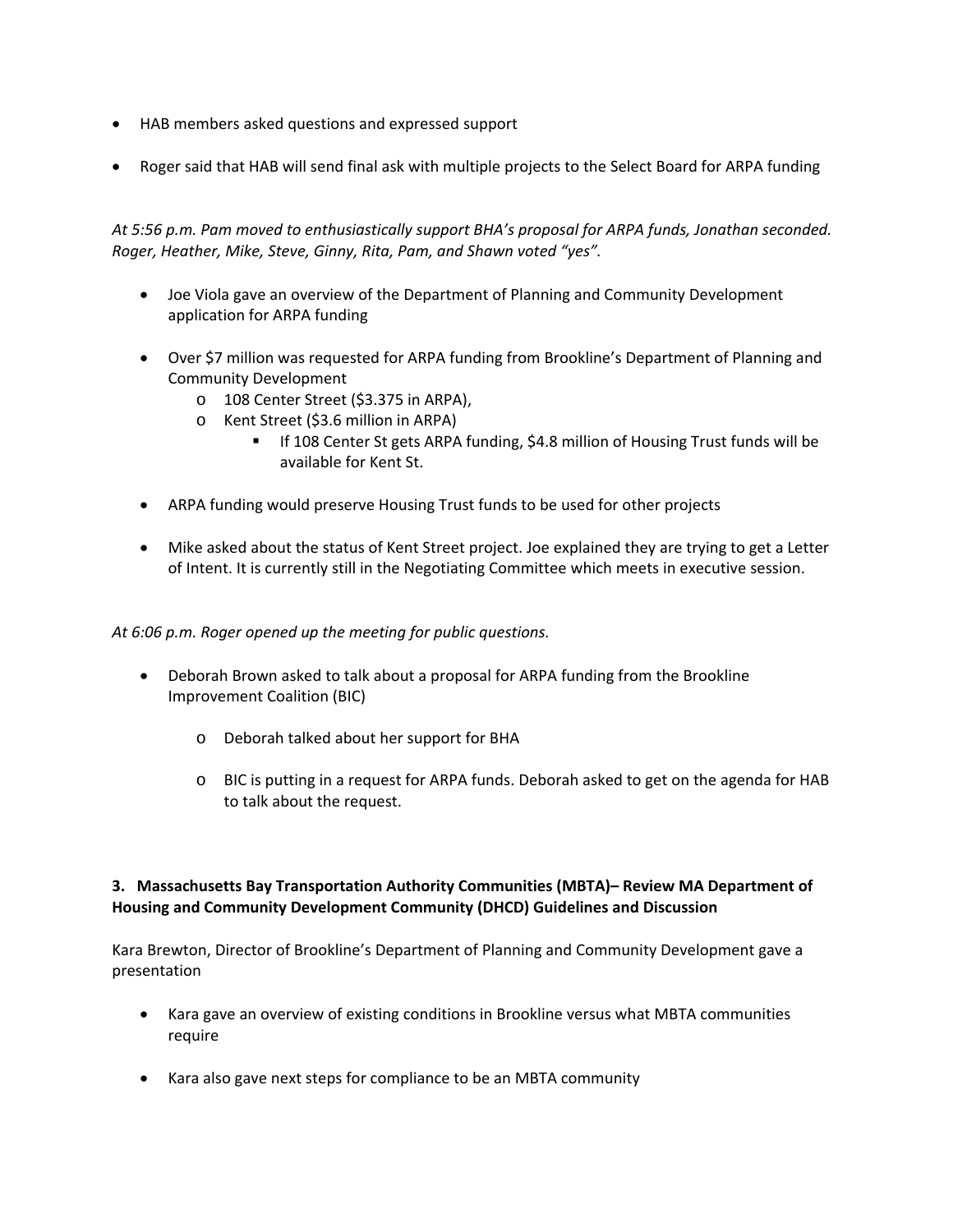- Jonathan asked if the HPP consultants would give recommendations toward the MBTA communities. Kara said that the department wants the consultants to stay focused on the HPP and see how information from the HPP can be applied.
- Virginia added that Community Preservation Act is starting to gear up and committee will soon start to meet. Kara answered questions about the process.
- Money from CPA can be Project specific or allocation percentage of CPA funding going into a fund

### **4. Housing Production Plan – First Community Meeting on January 26th**

- $\bullet$  Joe talked about the agenda for the first community forum on January 26<sup>th</sup> and what the consultants have done in the process so far.
- Jonathan had a question about if recommendations and benchmarks would be already completed for the consultants to present in the last community forum. Emily responded that this meeting would be a discussion of what the recommendations and benchmarks should be with the public. She noted that the language for the topic will be updated to prevent confusion.

### **5. Proposed Changes to Inclusionary Zoning Bylaw – Assisted Living**

- Roger presented the draft Amendment to the zoning Bylaw Section 4.08, Inclusionary Zoning for Assisted Living Projects. The amendment keeps the 15% of units being affordable (85% market rate). For the affordable units, people at 80% AMI would be targeted and allow up to 65% of income for the full cost of assisted living package (housing plus services).
- Roger noted that, in addition to adding a definition for Assisted Living Projects, changes also include taking out that Assisted Living had to be part of "Life Care Facility". A HAB vote on this amendment will be needed at the February HAB meeting in order for the article to be filed before the Town Meeting Warrant closes.
- Ginny commented on the percentage of income to services and language choices in the bylaw. She recommended removing the word "costly" for assisted living services. Roger and Pam agreed. She also noted that the percent of income for housing and services is too high at 65%.
- Mike talked about the logistics of financing assisted living
- David Guzman talked about how the Proposed Changes to Inclusionary Zoning Bylaw will provide greater clarity for how the Town sets rent for assisted living for future projects
- Attendee Deborah Bennett commented that assisted living facilities vary quite a bit and there needs to be research into what each facility provides. There may be additional costs to their services that are necessary that will be have to paid out of pocket. She said that this needs to be